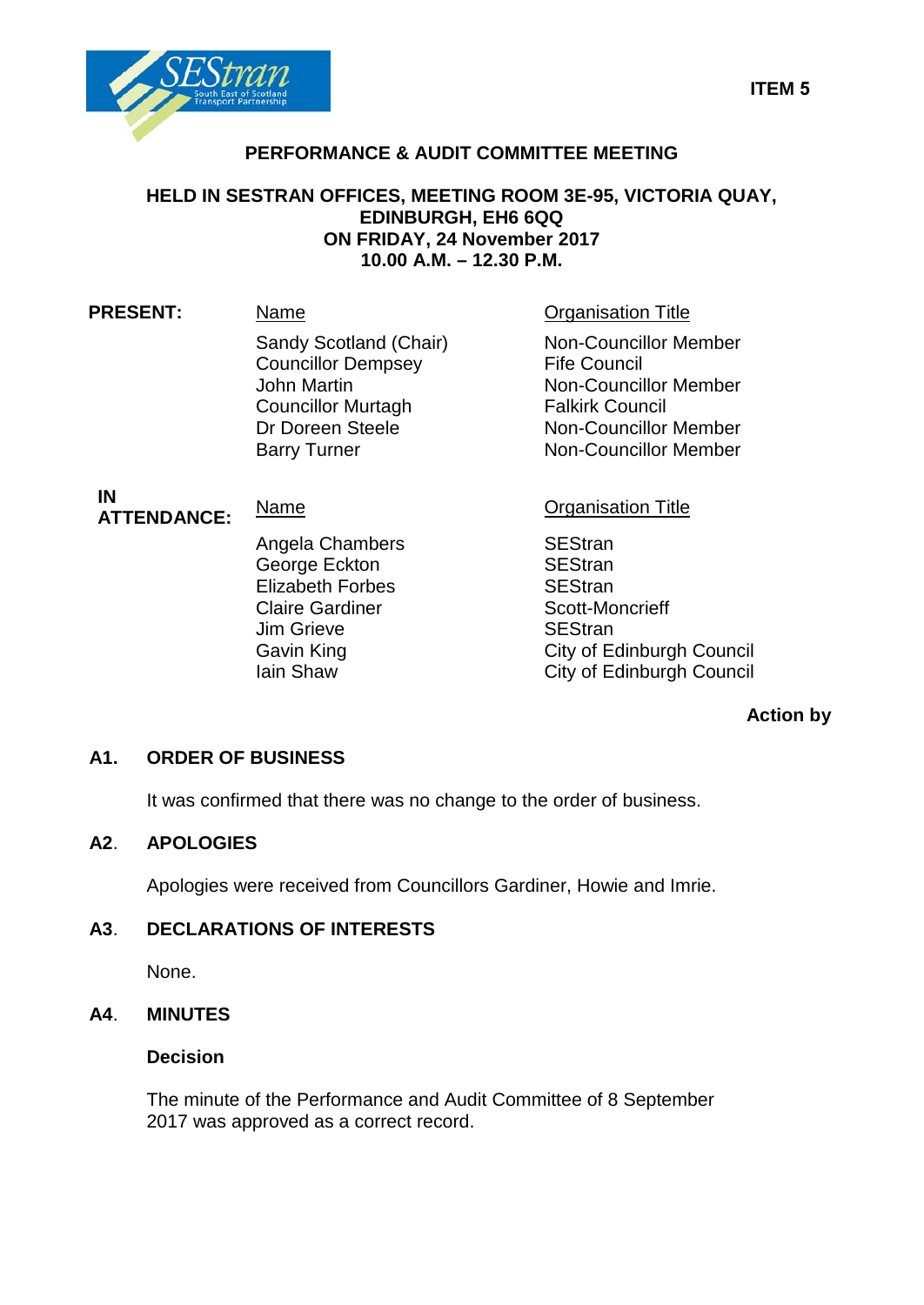# **A5. EXTERNAL AUDIT - CONSIDERATION OF MANAGEMENT RESPONSE**

Scott-Moncrieff, the external auditors completed an audit in September 2017 finding that the Partnership had adequate systems in place. No significant weaknesses or governance issues were found in the Partnership's accounting and internal control systems.

Six actions points had been identified and the corresponding management response was outlined.

#### **Decision**

To note the report.

## **A6. INTERNAL AUDIT PLAN 2017/18**

Committee was asked to consider the timing of the audit plan process and the focus of internal audit for 2017/18.

#### **Decision**

- 1) To consider any possible issues to be included in the Internal Audit Plan and to feedback to the Partnership Director.
- 2) To agree that a meeting between the Committee members and Internal Audit should take place before the February meeting and a meeting between the Committee members and External Audit should take place before the September meeting.

#### **A7. FINANCE REPORTS**

(a) Financial Planning 2018/19

Financial planning options for the 2018/19 revenue budget were highlighted.

The Committee expressed concern at Option 1 which involved a reduction of 5% in the Partnership's requisition to constituent Councils. This amounted to £10,000 and members expressed the opinion that this would have a significant impact on the Partnership's budget but would be negligible for Councils.

### **Decision**

- 1) To note the financial planning assumptions currently being progressed for 2018/19.
- 2) To note the view of the Chief Officers Group, noted at paragraph 3.1 of the report by the Treasurer, on financial planning assumptions for 2018/19.
- 3) To agree that a paper should be brought to the first two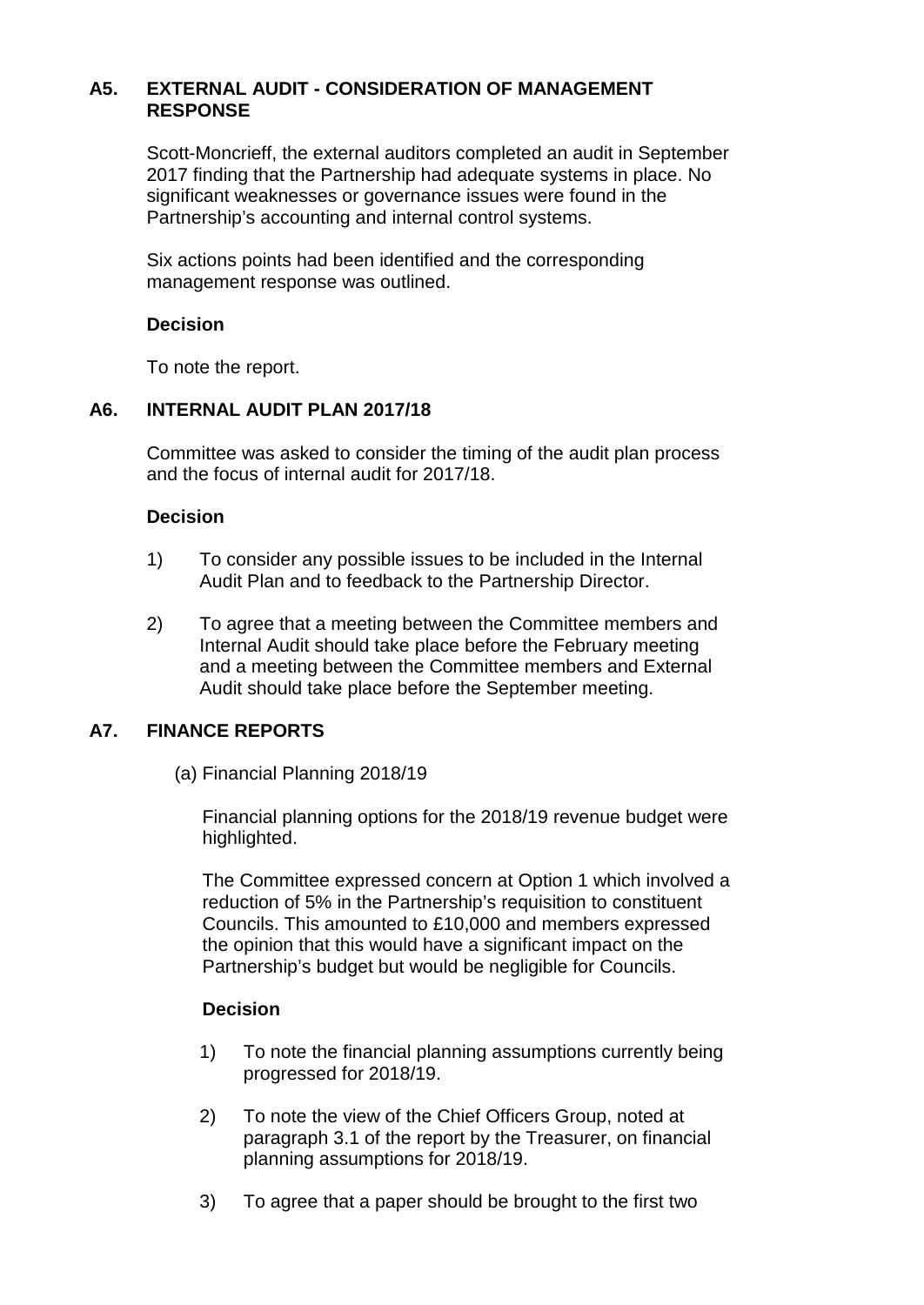meetings of 2018 on 'aggregation' proposals for 2019/20 and if possible 2018/19.

- 4) To note the risk that Scottish Government funding allocations to Regional Transport Partnership's may be reduced.
- 5) To note that a report on financial planning would be presented to the Partnership Board on 8 December 2017.
- 6) To note a revenue budget for 2018/19 will be presented to the Partnership Board for approval in March 2018.
- (b) Mid Term Review Treasury Management Activity

Details were provided of the investment activity undertaken on behalf of the Partnership during the first half of the 2017/18 financial year.

#### **Decision**

To note the investment activity undertaken on behalf of the Partnership.

#### **A8. RISK REGISTER**

A draft version of the proposed new risk register was provided to the Committee. In addition, details of a cyber security risk were outlined.

#### **Decision**

- 1) To add an identifier for each risk and explore the formatting to ascertain the best way to display the risk register for Committee.
- 2) To note the update on key identified risk under Digital/IT of Cyber Security Assessments.
- 3) To note that discussions would be progressed to determine the appropriate level of Cyber Essentials accreditation required and that further updates would be provided to future meetings.
- 4) To agree that the Business Continuity Management Plan review should be postponed to January 2018.

### **A9. POLICY & PROJECTS UPDATE**

An update was provided on key aspects of projects and initiatives progressed in the last quarter and the latest position on the UK leaving the EU.

#### **Decision**

1) To note the report.